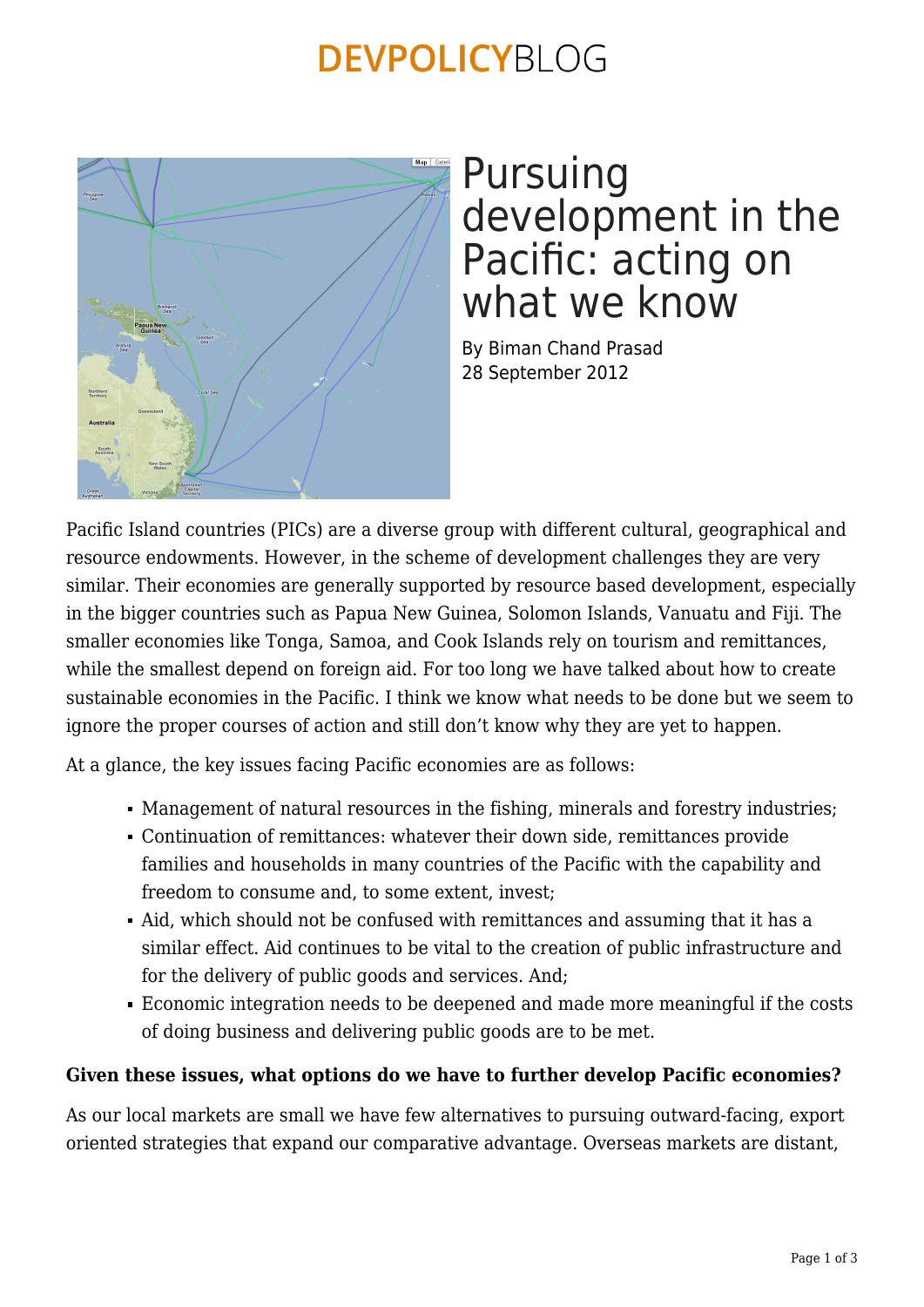## **DEVPOLICYBLOG**

however, making exports expensive, and we can't compete in manufacturing, but there is huge potential in the export of professional services such as accounting, legal counsel, architecture, music production, editing, engineering and so on. All of these can be exported through a broad band connection.

We also need to consider how we can support local and domestic industries to expand beyond their domestic market. Tourism is one such industry that has been successfully promoted, but much of its comparative advantage and the distinction of our tourism products are based on the environment. Efforts to protect this must be accelerated.

### **Why aren't these issues being addressed and such options pursued?**

[Dookeran et.al \(2012\)](http://www.wcfia.harvard.edu/node/7645) talk about an 'anti-growth coalition' in the Caribbean, a concept that can easily be applied to the Pacific. Economic integration has been stalled by an anti-growth coalition of business interests, bureaucrats, politicians and some NGOs. PICs should make serious efforts to further integrate among themselves, which has so far not been pursued with any seriousness.

Further, we are surrounded by two rich neighbors with a combined GDP of more than \$1.6 trillion. Australia, with a nominal per capita GDP of about \$70,000, and New Zealand, with about \$40,000, will continue to be our source of tourism, remittances and investment. Our integration with them is vital and we should push with urgency to complete negotiations under PACER Plus.

To break the anti-growth and integration coalition I have described above political leaders need to pursue reform, particularly of the monopolistic structures that exist in many PICs. Further competition in the ICT sector and development of broad band infrastructure are particularly important. Some argue that further competition cannot be realised in countries like Fiji. In reality, it's a good example of where further deregulation would be beneficial.

The ICT sector also provides an opportunity for legislation to be developed to ensure that companies are regulated in the same way across different countries. The current mobile phone roaming charges in PICs are scandalous. We should collectively move to ensure that these charges are reduced. Australia and New Zealand, who are already working on such legislation, should include PICs in the deal.

These are just some ways in which the Pacific can move towards stronger economic development. The future of the Pacific is dependent on our leaders and our neighbours recognising and acting on what needs to be done, specifically:

Improving our global competiveness by increasing our national and regional